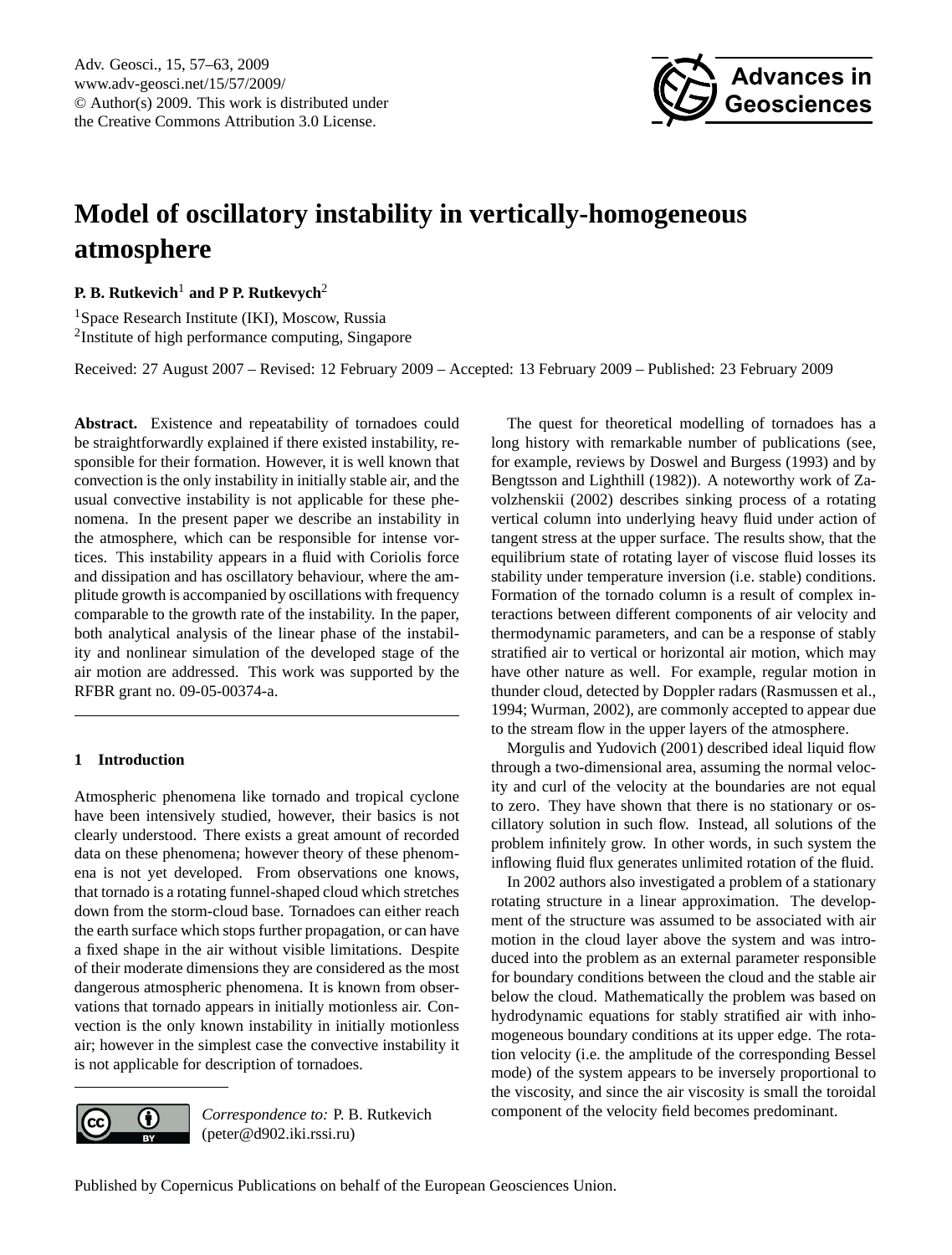In this view, investigation of the full system of hydrodynamic equations is necessary. In the present paper we describe unstable solution of linearized hydrodynamics equations, which can be responsible for tornado formation. We analyze several particularly interesting cases, related to real atmosphere conditions. Numerical solution of nonlinear hydrodynamic equations shows that the amplitudes of the parameters become saturated by Bessel modes of higher order.

### **2 Oscillatory instability**

Typically the term "instability" describes the fact, that a solution of linear equation has an exponentially growing solution. Usually instability appears through interaction of two fields that appear in a feedback loop, increasing each other, like convection instability. See, for example, [Landau and Lif](#page-6-6)[shitz](#page-6-6) [\(1987\)](#page-6-6). In the simplest case, there exists a field  $y_1(t)$  increasing another field  $y_2(t)$ , while the second field increases the first one. Mathematically this can be described by the following system:

<span id="page-1-0"></span>
$$
\begin{cases} y_1'(t) = a y_2(t), \\ y_2'(t) = b y_1(t), \end{cases}
$$
 (1)

here we assume the coefficients  $a$  and  $b$  are positive, and primes in the left-hand side of the equations stand for the time derivatives. From Eq. [\(1\)](#page-1-0) one straightforwardly gets the second-order differential equation:

$$
y_{1,2}'' - ab y_{1,2} = 0.
$$
 (2)

Solution of this equation

$$
y_{1,2}(t) = C_1 \exp(\sqrt{ab} t) + C_2 \exp(-\sqrt{ab} t),
$$
 (3)

has one increasing term with growth rate  $\sqrt{ab}$ . In case of convective instability in incompressible fluid [\(Landau and](#page-6-6) [Lifshitz,](#page-6-6) [1987\)](#page-6-6) the two fields involved in the feedback loop are the temperature and the poloidal velocity field (more details on definition of poloidal and toroidal velocity components will be presented in Sect. 3). The instability growth rate depends on vertical temperature profile gradient, which can be negative or positive, corresponding to convection or internal wave, respectively.

Similarly, in case of three fields in a feedback loop there also can appear a situation when the existence of one field increases the second field, existence of second field increases the third, and the existence of the third field increases the first one. Mathematically this model can be described by three first-order equations, with more intricate feedback loop:

<span id="page-1-1"></span>
$$
\begin{cases}\ny'_1(t) = a y_2(t), \\
y'_2(t) = b y_3(t), \\
y'_3(t) = c y_1(t),\n\end{cases}
$$
\n(4)

where we assume  $a, b$  and  $c$  to be positive.

System [\(4\)](#page-1-1) can be reduced to the following third order equation:

<span id="page-1-2"></span>
$$
y_{1,2,3}''' - abc y_{1,2,3} = 0,\t\t(5)
$$

and the solution describes an instability with the growth rate and the solution<br>equal to  $\sqrt[3]{abc}$ .

As it has been mentioned above, convection involves interaction of the temperature and of the poloidal fields in the feedback loop. The only third field that can be introduced into the system is the toroidal field (since the potential velocity field and the pressure field describe sound waves and almost never are considered separately). Therefore, in order to find a new instability we have to add the toroidal field into the system. However, for real atmosphere the toroidal field enters the system together with Coriolis parameter and the equation of the type [\(5\)](#page-1-2) takes the form:

$$
y_{1,2,3}''' + abc y_{1,2,3} = 0,\t\t(6)
$$

The three independent solutions of this equation are:

$$
y_1 = y_{01} \exp\left(-\sqrt[3]{abc} \, t\right) \tag{7}
$$
\n
$$
y_2 = y_{01} \exp\left(-\sqrt[3]{abc} \, t\right) \tag{8}
$$

<span id="page-1-3"></span>
$$
y_2 = y_{02} \exp(t \cdot \sqrt[3]{abc} \cos(\pi/3) + t \cdot i \sqrt[3]{abc} \sin(\pi/3))
$$
 (8)  

$$
y_3 = y_{03} \exp(t \cdot \sqrt[3]{abc} \cos(\pi/3) - t \cdot i \sqrt[3]{abc} \sin(\pi/3))
$$
, (9)

where *i* stands for the imaginary unit:  $i^2 = -1$ . One can see, that two unstable solutions [\(8\)](#page-1-3) and [\(9\)](#page-1-3) have oscillating behaviour. A similar conclusion can be drawn for higher order system of equations.

### **3 Analytical solution**

One can expect that the complete system of atmosphere hydrodynamic equations of the fifth order (with respect to time) also may contain an effect shown in the previous section. The complete set of equations include Navier-Stokes equation, continuity and equation for entropy. In the initial state the thermodynamic parameters  $T_0(z)$ ,  $P_0(z)$  and  $\rho_0(z)$  are assumed to follow adiabatic (neutral) stratification. Using representations for pressure  $P=P_0+P_1$  and density  $\rho=\rho_0+\rho_1$ , where  $P_1 \ll P_0$  and  $\rho_1 \ll \rho_0$ , and v for velocity, and eliminating the temperature  $T$ , one can obtain a linearized hydrodynamic system for  $v$ ,  $P_1$ , and  $\rho_1$ :

<span id="page-1-4"></span>
$$
\frac{\partial \mathbf{v}}{\partial t} - v \Delta \mathbf{v} + \frac{\nabla P_1}{\rho_0} + \frac{g}{\rho_0} \rho_1 \mathbf{e}_z + 2\Omega \mathbf{e}_z \times \mathbf{v} = 0, \tag{10}
$$

<span id="page-1-6"></span>
$$
\frac{\partial \rho_1}{\partial t} + \rho_0 \nabla \cdot \mathbf{v} = 0, \tag{11}
$$

<span id="page-1-5"></span>
$$
\frac{\partial P_1}{\partial t} - c^2 \frac{\partial \rho_1}{\partial t} + c^2 \gamma \rho_0 v_z = \chi \frac{c_P}{c_V} \Delta P_1 - c^2 \chi \Delta \rho_1. \tag{12}
$$

Here t is the time, g is the gravitational acceleration,  $e_z$  is a vertically directed unit vector along the z axis,  $2\Omega$  is the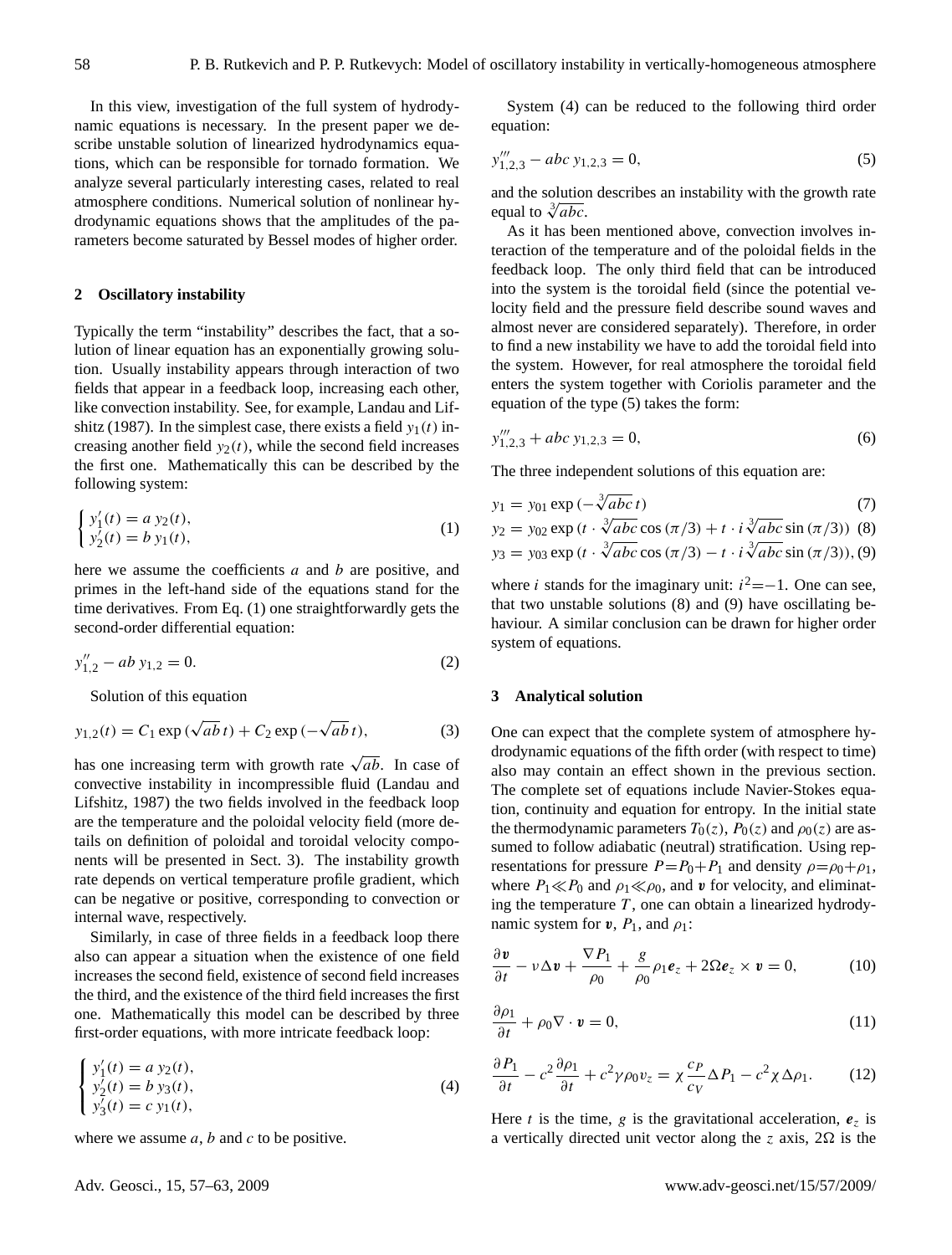Coriolis parameter,  $\nu$  and  $\chi$  are the gas viscosity and thermal diffusivity, respectively,  $c_P$  and  $c_V$  are the heat capacities of the air at constant pressure and constant volume, c is the sound velocity. We can use  $P = \rho RT$  in the ideal gas approximation, and consider linear initial temperature profile  $dT_0/dz=T_0(\Gamma+\gamma)$ . Here  $\Gamma=-g/(c_P T_0)$  is the neutral gradient in adiabatic atmosphere. As it was already mentioned above, positive values of  $\gamma > 0$  correspond to internal waves, and negative values  $\gamma$  <0 correspond to convection.

Using axial symmetry of the problem we introduce cylindrical coordinates with the  $z$  axis directed along the gravitational force. It is convenient [\(Lupyan et al.,](#page-6-7) [1992\)](#page-6-7) to use the gas velocity representation as a sum of potential, toroidal and poloidal velocity fields:

<span id="page-2-0"></span>
$$
\mathbf{v} = \nabla \Phi + \nabla \times (\mathbf{e}_z \psi) + \nabla \times (\nabla \times (\mathbf{e}_z \varphi)), \tag{13}
$$

here the potentials of the mentioned fields  $\Phi(t, r)$ ,  $\psi(t, r)$ and  $\varphi(t, r)$  are scalar functions of time and coordinates, and  $r=r e_r+z e_z$ . From Eq. [\(13\)](#page-2-0) one can show, that in axiallysymmetrical vertically-homogeneous problem the potential field  $\Phi$  corresponds to the radial velocity, the toroidal field  $\psi$ stands for the azimuthal velocity, and the poloidal field  $\phi$  for the vertical velocity component.

Applying ( $\nabla \cdot$ ),  $(e_z \cdot \nabla \times)$ , and  $(e_z \cdot \nabla \times \nabla \times)$  operators to Eq. [\(10\)](#page-1-4) one can obtain equations for velocity potentials. In these variables the system  $(10)$ – $(12)$  becomes:

<span id="page-2-3"></span>
$$
\frac{\partial \Delta \Phi}{\partial t} - \nu \Delta \Delta \Phi + \frac{\Delta P_1}{\rho_0} + \frac{g}{c^2} \left[ \frac{1}{\rho_0} \frac{\partial P_1}{\partial z} + \frac{g \rho_1}{\rho_0} \right] + \frac{g}{\rho_0} \frac{\partial \rho_1}{\partial z} + 2\Omega \Delta_\perp \psi = 0,
$$
\n(14)

$$
\frac{\partial \Delta_{\perp} \psi}{\partial t} - \nu \Delta \Delta \psi - 2\Omega \Delta_{\perp} \Phi - 2\Omega \Delta_{\perp} \frac{\partial \varphi}{\partial z} = 0, \tag{15}
$$

$$
\frac{\partial \Delta \Delta_{\perp} \varphi}{\partial t} - \nu \Delta \Delta_{\perp} \varphi + \frac{g}{c^2} \frac{\Delta_{\perp} P_1}{\rho_0} - \frac{g}{\rho_0} \Delta_{\perp} \rho_1 + 2\Omega \Delta_{\perp} \frac{\partial \psi}{\partial z} = 0,
$$
\n(16)

<span id="page-2-4"></span>
$$
\frac{\partial \rho_1}{\partial t} + \rho_0 \Delta \Phi - \rho_0 \frac{g}{c^2} \frac{\partial \Phi}{\partial z} + \rho_0 \frac{g}{c^2} \Delta_\perp \varphi = 0, \tag{17}
$$

<span id="page-2-2"></span>
$$
\frac{\partial P_1}{\partial t} - c^2 \frac{\partial \rho_1}{\partial t} + c^2 \gamma \rho_0 \left( \frac{\partial \Phi}{\partial z} - \Delta_\perp \varphi \right) - \chi \frac{c_P}{c_V} \Delta P_1 + \chi c^2 \Delta \rho_1 = 0,
$$
\n(18)

where  $\Delta = \nabla^2$  is Laplace operator in cylindrical coordinates, and  $\Delta_{\perp}$  is the radial part of this operator.  $c^2 = c_P / c_V \cdot RT_0$  is the sound velocity in the air.

After axially-symmetrical Hankel transforms with respect to horizontal coordinate  $F(r, t) = F'(t) \int F_r(r) J_0(kr) r dr$  and Fourier transform for time  $\int F(t) \exp(xt) dt$ , one obtains

dispersion relation between horizontal wave number  $k$  and growth rate  $x$ :

<span id="page-2-1"></span>
$$
f_5x^5 + f_4x^4 + f_3x^3 + f_2x^2 + f_1x + f_0 = 0.
$$
 (19)

where the dispersion relation coefficients  $f_0(k) \cdots f_5(k)$  as functions on the wave number  $k$  are presented below:

$$
f_5(k) = k^4,
$$
  
\n
$$
f_4(k) = k^6 \nu (3 + \kappa),
$$
  
\n
$$
f_3(k) = \left[ \frac{g^2}{c^2} + (2\Omega)^2 + g\gamma \right] k^4 + c^2 k^6 + 3k^8 \nu^2 (1 + \kappa),
$$
  
\n
$$
f_2(k) = \left[ \frac{g^2}{c^2} (2 + \kappa) + 3c^2 k^2 + 2g\gamma + (2\Omega)^2 (1 + \kappa) \right] k^6 \nu + k^{10} \nu^3 (1 + 3\kappa),
$$
  
\n
$$
f_1(k) = \left( \frac{g^3 \gamma}{c^2} + g\gamma k^2 + g\gamma (2\Omega)^2 \right) k^4 + k^{12} \nu^4 \kappa +
$$
  
\n
$$
\left[ g\gamma + \frac{g^2}{c^2} (1 + 2\kappa) + \kappa (2\Omega)^2 + 3c^2 k^2 \right] k^8 \nu^2,
$$
  
\n
$$
f_0(k) = \left[ \frac{g^3 \gamma}{c^2} + c^2 g\gamma k^2 + \frac{g^2 (2\Omega)^2}{c^2} (\kappa - 1) \right] k^6 \nu + \left( \frac{g^2 \kappa}{c^2} + c^2 k^2 \right) k^{10} \nu^3.
$$

Here we have introduced the ratio of specific heats  $\kappa = c_P / c_V$ , and assumed  $\nu = \chi$ .

Equation [\(19\)](#page-2-1) has been solved numerically for typical Earth's atmosphere parameters. Figures [1](#page-3-0) and [2](#page-3-1) show real parts of all five solutions of the dispersion relation [\(19\)](#page-2-1) for different values of the temperature stratification gradient  $\gamma$ . One can see that for unstable negative stratification  $(\gamma < 0)$  in Fig. [1a](#page-3-0) there is only one positive root (convection), other negative curves correspond to the second "convective" root, sound waves (two curves) and potential vorticity (fifth curve). For neutral ( $\gamma$ =0) stratification Fig. [1b](#page-3-0) two convective solution transforms into two unstable (oscillating) solutions. At small positive stratification in Fig. [2a](#page-3-1) the (oscillatory) instability still exists though the growth rate and wave number diminish with increasing  $\gamma$ , and after certain positive value of the temperature gradient all the solutions become stable (internal wave), as one can see in Fig. [2b](#page-3-1). Sound waves and potential vorticity are almost unchanged for different  $\gamma$ .

It is noteworthy, that the behaviours of the dispersion curves at small wave numbers for the case of neutral and negative stratifications are different. One can see in Fig. [1a](#page-3-0) and [2a](#page-3-1) that these dispersion curves have different derivatives at  $k\rightarrow 0$ . Below we performed analysis of these solutions in the vicinity of  $k=0$ .

For wave number equal to zero the Eq. [\(19\)](#page-2-1) essentially simplifies and becomes:

$$
c^{2}x^{5} + (g^{2} + 4\Omega^{2}c^{2} + gc^{2}\gamma)x^{3} + (g^{3}\gamma + 4\Omega^{2}c^{2}g\gamma)x = 0, (20)
$$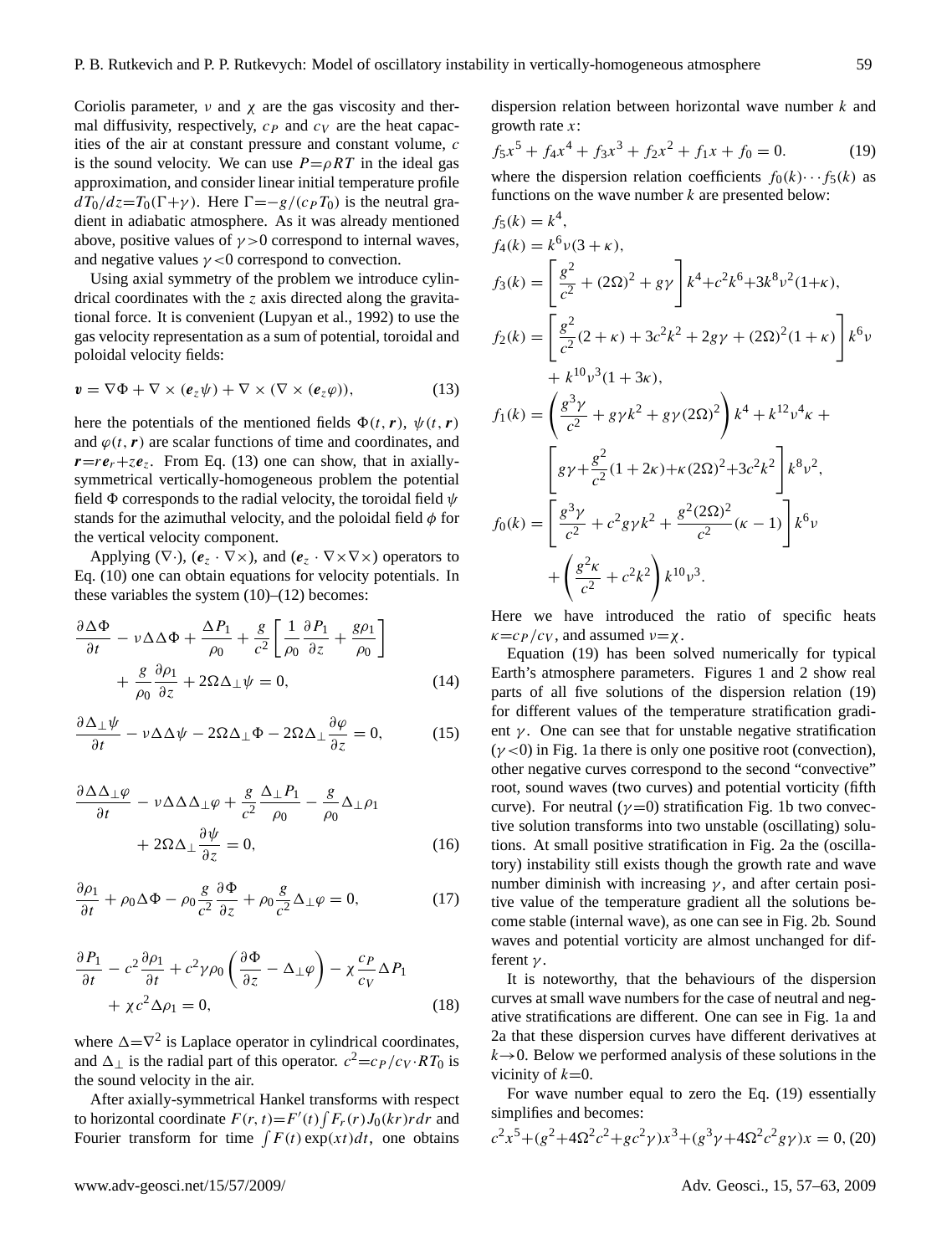

<span id="page-3-0"></span>**Fig. 1.** Five roots (only real parts are shown) of dispersion relation Fig. 1. Five roots (only real parts are shown) of dispersion relation [\(19\)](#page-2-1), corresponding to the full system of axially symmetric verti-cally homogeneous hydrodynamic Eqs. [\(10\)](#page-1-4)–[\(12\)](#page-1-5) for negative and zero values of temperature gradient γ: **(a)**  $\gamma = -1 \times 10^{-5}$  m<sup>-1</sup> has one positive (red) root, **(b)**  $\gamma = 0$  has two positive (red and blue) roots. Other (negative) roots correspond to the second convective roots. root, sound wave and potential vorticity.

and its roots are:

<span id="page-3-2"></span>
$$
x_{1,2} = \pm i \sqrt{g\gamma},
$$
  
\n
$$
x_{3,4} = \pm i \sqrt{\frac{g^2}{c^2} + 4\Omega^2},
$$
  
\n
$$
x_5 = 0.
$$

Detailed analysis of Eq. [\(19\)](#page-2-1) with neutral stratification  $\gamma = 0$ , shows, that in vicinity of  $k=0$  this equation can be rewritten as  $A(x, k)x^3+B(x, k)k^2=0$ , where  $A(0, 0)=g^2+(2\Omega)^2c^2\neq 0$  and  $B(0, 0)=g^2(1-\kappa)\nu(2\Omega)^2\neq 0$ . One can conclude, that the expansion of the growth rate  $x$  as function of the wave number should be performed in powers of  $k^{2/3}$  (see [Arnold et al.,](#page-6-8) [1988,](#page-6-8) for more details). The following approximate values for the growth rate can be obtained:

$$
x_1 = \sqrt[3]{\frac{(\kappa - 1)g^2 \nu(2\Omega)^2}{g^2 + c^2(2\Omega)^2}} \frac{k^{2/3}}{2}
$$



P.B. Rutkevich and P.P. Rutkevych: Instability in vertically homogeneous atmosphere 7

<span id="page-3-1"></span>**Fig. 2.** Same as in Fig. 1 for positive values of temperature gradient  $γ$ : **(a)**  $γ = 1 \times 10^{-5}$  m<sup>-1</sup> still has positive solutionis (red and blue curves), and **(b)**  $\gamma = 3 \times 10^{-5}$  m<sup>-1</sup> all solutions are decreasing.

$$
-\frac{\nu G}{3(g^2+4c^2\Omega^2)^2}k^{6/3}+\cdots
$$
 (21)

Exercise introduced parameter  $G = G(c, g, \kappa, S)$ where we have introduced parameter  $G = G(c, g, \kappa, \Omega)$ :

$$
3(g^{2} + 4c^{2}\Omega^{2})^{2}
$$
  
where we have introduced parameter  $G = G(c, g, \kappa, \Omega)$ :  

$$
G = (2+\kappa)g^{4} + (4+\kappa)c^{2}g^{2}(2\Omega)^{2} + (1+\kappa)c^{4}(2\Omega)^{4}.
$$
 (22)

Note that  $G$  does not depend on viscosity.

 $\overline{\text{is}}$ growth rate of the instability accurate within two terms of The wave number  $k_{\text{max}}$  corresponding to the maximum expansion [\(21\)](#page-3-2) is

$$
k_{\text{max}} = \left[ \frac{(g^2 + c^2 (2\Omega)^2)^5 (\kappa - 1) g^2 (2\Omega)^2}{8 \nu^2 G} \right]^{1/4},\tag{23}
$$

and the growth rate  $x_{\text{max}}$  within the same accuracy becomes: κ = 1.4.

<span id="page-3-3"></span>
$$
x_{\text{max}} = \left[ \frac{(\kappa - 1)g^2 (2\Omega)^2 (g^2 + c^2 (2\Omega)^2)}{18G} \right]^{1/2}.
$$
 (24)

It should be noted that the Coriolis parameter for tornado vortex does not mean the Earth rotation, but the rotation of the mother cloud, which can significantly exceed the natural Earth's rotation. The effect of the rotation (i.e. the Coriolis parameter  $2\Omega$ ) of the mother cloud on the growth rate is shown in Fig. [3.](#page-4-0) One can see, that the instability appears only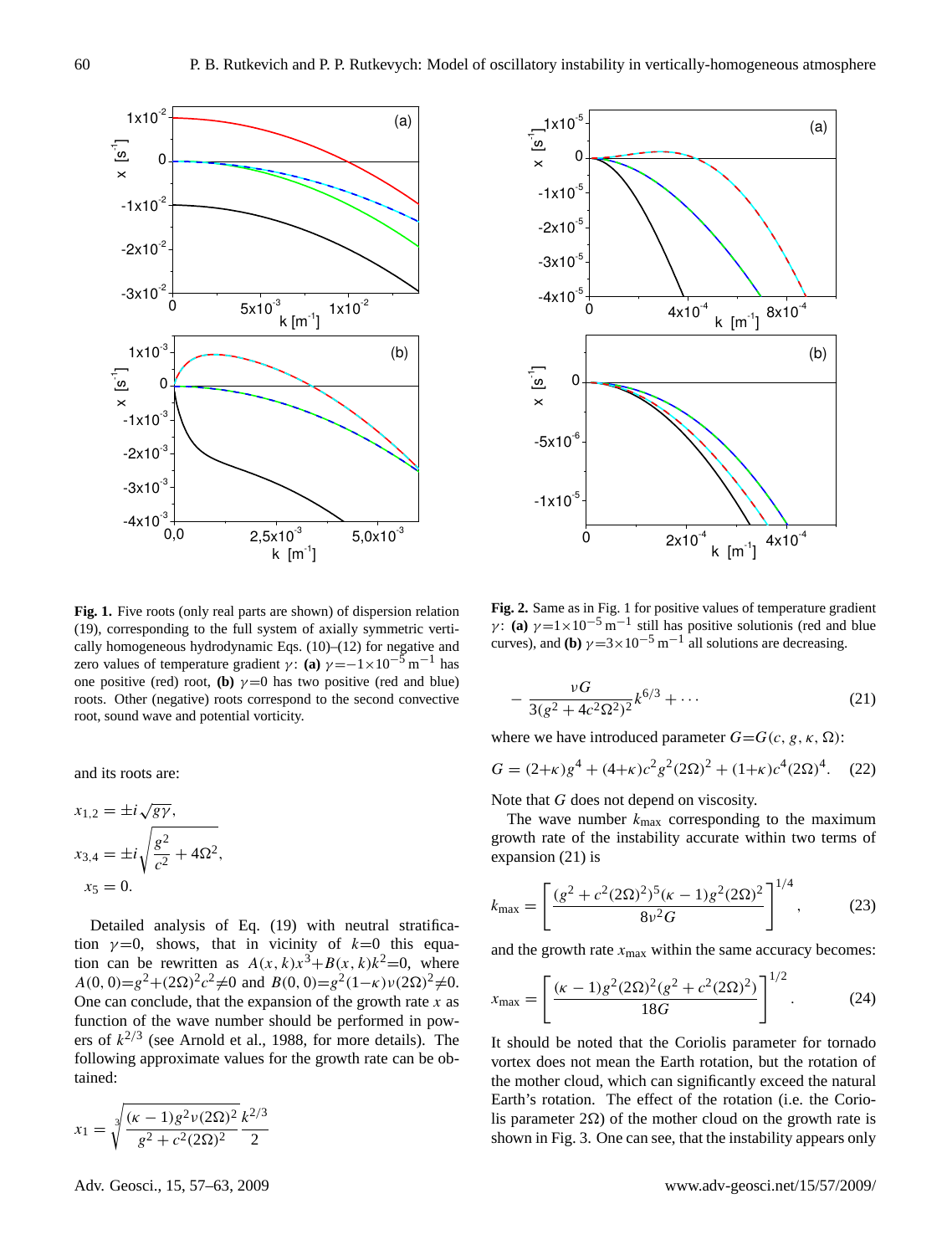

<span id="page-4-0"></span>**Fig. 3.** Maximum wave number kmax(Ω) as function of the Cori-**Fig. 3.** Maximum wave number  $k_{\text{max}}(\Omega)$  as function of the Cori-<br>olis parameter 20 for different values of viscosity y (assuming olis parameter 2Ω for different values of viscosity ν (assuming  $v = \chi$ ). Other parameter values for atmosphere conditions with neutral ( $\gamma$ =0) temperature profile are:  $c$ =335 m/s, g=9.8 m/s<sup>2</sup>,  $\kappa$ =1.4. infinitely.

in the presence of rotation, and for  $\Omega > 0.02 \text{ s}^{-1}$  the growth rate is almost constant. The chosen range of  $\nu$  between 10 and  $100 \text{ m}^2/\text{s}$  is the typical value of turbulent viscosity in the atmosphere.

At large values of the Coriolis parameter the expression  $(21)$  can be further simplified

<span id="page-4-2"></span>
$$
x_1(k) \approx \left[\frac{(\kappa - 1)g^2 \nu}{c^2}\right]^{\frac{1}{3}} \frac{k^{2/3}}{2} - \frac{(\kappa + 1)\nu}{3}k^2,\tag{25}
$$

leading to maximum wave number

$$
k_{\text{max}} \approx \sqrt[4]{\frac{\kappa - 1}{8(\kappa + 1)^3} \sqrt{\frac{g}{cv}}}.
$$
 (26)

Using numerical values  $c=$ √  $\cos c = \sqrt{\kappa RT} = 335.4 \text{ m/s}$  for the sound velocity at  $T = 280$  K,  $\nu = \chi = 100 \text{ m}^2/\text{s}$  for viscosity and thermal diffusivity,  $\kappa = c_P / c_V = 1.4$  for specific heats ratio, and  $g=9.8 \text{ m/s}^2$  for the gravitation acceleration, which are almost  $g = 2.0 \text{ m/s}$  for the gravitation acceleration, which are almost mvariable in low atmospheric layers, one can estimate the maximum wave number  $k_{\text{max}}(v)=1/(23\sqrt{v}) \text{ m}^{-1}$ , that cormaximum wave number  $k_{\text{max}}(v) = 1/(25\sqrt{v})$  m<sup>-</sup>, that cor-<br>responds to the radius  $R_{\text{max}} = 90\sqrt{v}$  m. ti

Under these assumptions the maximum growth rate of the  $\frac{1}{2}$  instability takes the form:  $v_{\rm{obs}}$ . Other parameter values  $v_{\rm{obs}}$ 

<span id="page-4-1"></span>
$$
x_{\text{max}} = \sqrt{\frac{\kappa - 1}{18(\kappa + 1)}} \frac{g}{c} \,. \tag{27}
$$

Substituting the values for the sound velocity and the gravitation acceleration yields  $x_{\text{max}} \approx 2.916 \times 10^{-3} \text{ s}^{-1}$ .

Though according to [\(24\)](#page-3-3) and [\(27\)](#page-4-1) the growth rate does not depend on the air viscosity, this fact appears as a result of the used two-terms approximation [\(21\)](#page-3-2) and [\(25\)](#page-4-2), respectively. Figure [4a](#page-4-3) compares the approximate theoretical curve [\(21\)](#page-3-2) and the exact solution obtained numerically from [\(19\)](#page-2-1). Another noteworthy result of the growth rate expressions [\(21\)](#page-3-2)



<span id="page-4-3"></span>Fig. 4. Comparison of the exact solution obtained numerically (solid line) with the approximate theoretical curve (dashed line), for the cases **(a)**  $\gamma = 0$  and **(b)**  $\gamma = 10^{-5}$  m<sup>-1</sup>.

the fractions in the RHS of these equations, we will discussed<br>this later and [\(25\)](#page-4-2) is that the viscosity  $\nu$  appears in the numerator of this later.

makes possible the expansion in terms of more natural  $k^2$ : to use inconvenient power expansion  $k^{2/3}$  series. Analytical The used approximation of neutral air stratification makes the overall dispersion relation rather simple, though one has analysis of stable air stratification  $\gamma > 0$  is more relevant and

<span id="page-4-4"></span>
$$
x_1 = A_1 k^2 + A_2 k^4 + \cdots, \qquad (28)
$$

expressions for coefficients  $A_1$  and  $A$ however, the expressions for coefficients  $A_1$  and  $A_2$  are far more complicated and are not presented here. The compari-tion for the stable temperature profile is shown in Fig. [4b](#page-4-3). son of the approximation [\(28\)](#page-4-4) and the exact numerical solu-

#### $\overline{4}$ **4** Effect of nonlinear terms

Linear analysis presented in the previous section properly described the beginning stage of the instability, while in its developed stage the nonlinear terms of Navier-Stokes equations must be taken into account. The obtained growth rates and typical wavelengths provide an estimation for the typical size of the structure, since the main impact into the entire system should come from the mode with maximum growth rate. At the developed stage, account of nonlinear terms is especially important, since the interaction between the Bessel modes will describe the fine structure of the motion. Keeping in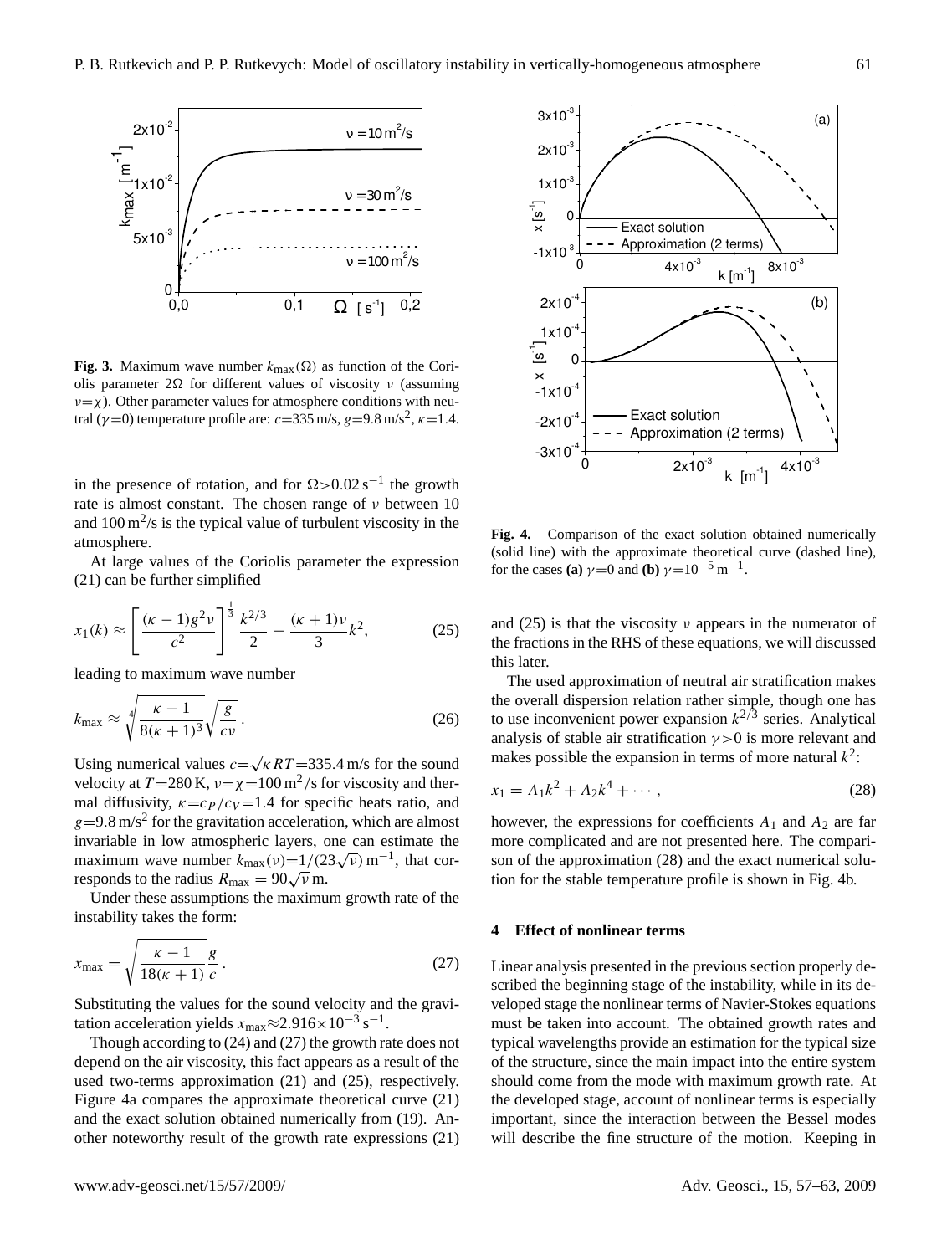mind a big amount of nonlinear terms, one should consider numerical simulation as the best opportunity for further analysis. curves), and b) γ = 3 × 10−5 millions are decreasing.

The nonlinear terms appear due to  $(v\nabla)v$  in [\(10\)](#page-1-4), and  $\nabla(\rho \mathbf{v})$  in [\(11\)](#page-1-6). Nonlinear term in equation [\(18\)](#page-2-2) have been neglected, due to small deviation of temperature profile from adiabatic profile  $\gamma \ll \Gamma$ . In the system [\(14\)](#page-2-3)–[\(17\)](#page-2-4) additional terms: Von<br>sma<br>γ≪

$$
\ldots + \frac{1}{2}\Delta_{\perp}\left(\left(\frac{\partial \Phi}{\partial r}\right)^2\right) - \frac{1}{r}\frac{\partial}{\partial r}\left(\left(\frac{\partial \psi}{\partial r}\right)^2\right) \ldots \tag{14a}
$$

$$
\begin{aligned}\n&\cdots = \frac{2}{r} \left( \frac{\partial \Phi}{\partial r} \right) \left( \frac{\partial^2 \psi}{\partial r^2} \right) - \left( \frac{\partial^2 \psi}{\partial r^2} \right) \left( \frac{\partial^2 \Phi}{\partial r^2} \right) \\
&- \left( \frac{\partial \Phi}{\partial r} \right) \left( \frac{\partial^3 \psi}{\partial r^3} \right) - \frac{1}{r} \left( \frac{\partial \psi}{\partial r} \right) \left( \frac{\partial^2 \Phi}{\partial r^2} \right) \dots \qquad (15a) \qquad \text{if} \n\end{aligned}
$$

$$
\ldots + \Delta_{\perp} \left( \left( \frac{\partial \Phi}{\partial r} \right) \frac{\partial}{\partial r} (\Delta_{\perp} \phi) \right) \ldots \tag{16a}
$$

$$
\ldots + \frac{\rho_1}{\rho_0} \left( \Delta_\perp \Phi + \frac{g}{c^2} \Delta_\perp \phi \right) + \left( \frac{\partial \Phi}{\partial r} \right) \frac{\partial}{\partial r} \left( \frac{\rho_1}{\rho_0} \right) \ldots \quad (17a)
$$

are to be added in the left hand sides of the corresponding equations. Using cylindrical symmetry of the problem we assume the solution as a series of orthogonal Bessel functions. Each mode can be described in a linear approximation, and depending on the wavelength will either decay or grow, according to [\(19\)](#page-2-1), and this has been confirmed by numerical simulation described below.

The system of Eqs. [\(14\)](#page-2-3)–[\(18\)](#page-2-2) has been solved numerically in a cylinder of radius  $R$ , assuming  $F(r, t) = \sum_{i} \tilde{F}_i(t) J_0(k_i r)$ , where F stands for each of the fields  $\Phi$ ,  $\psi$ ,  $\varphi$ ,  $P_1$  and  $\rho_1$ ,  $J_0$  is Bessel function of zeroth order,  $k_i$  is the wavelength found from the boundary condition  $J_1(k_iR)=0$ , and subscript i corresponds to the *i*-th mode. The amplitudes  $\tilde{F}(t)$  have been calculated using Runge-Kutta 4-th order method with time step  $10^{-2}$  s. The results have shown that the growth rate of each single Bessel mode is in agreement with the analytical analysis [\(19\)](#page-2-1).

It is noteworthy that there is a threshold value of the cylinder radius  $R_{th}$ , corresponding to negligibly-small growth rate value. A solution in cylinder with radius exceeding the threshold value  $R > R<sub>th</sub>$  will exponentially grow, while any smaller radius  $R < R_{th}$  will lead to a vanishing solution. The value of  $R_{th}$  corresponds to the threshold  $k_{th}$ , which is the solution of equation  $f_0(k)=0$  from [\(24\)](#page-3-3).

However, one can see in Fig. [5](#page-5-0) that accounting only one single Bessel modes with nonlinear terms does not provide stabilization of the solution. After certain time (approx.  $T=27$  h) the amplitude growth is faster than exponential (Fig. [5](#page-5-0) shows only the poloidal field). Therefore one can conclude, that further expansion of the modes is required.



<span id="page-5-0"></span>, infinitely. **Fig. 5.** Numerical simulation of nonlinear Navier-Stokes equations, Fig. 5. Numerical simulation of nonlinear Navier-Stokes equations, one Bessel mode. One can see, that the solution tends to increase

Indeed, four Bessel modes can successfully describe the entire system near the threshold radius. One can notice saturation of the amplitude growth caused by non-linear interaction with four modes taken into account in Fig. [6a](#page-6-9). In the picture, black line corresponding to the first mode in a system of four Bessel modes is compared to the solution of linear equation for the first Bessel mode (red line). At the initial stage both solutions are almost identical, however, interaction of the first (growing) mode with other (decreasing) modes results in a balance and thus forms an equilibrium amplitude. One can see the oscillatory behaviour of the solution even in its developed stage. Figure [6b](#page-6-9) shows time dependence of the second Bessel mode. It is expectable, that the energy transfer between the modes should be directed from increasing modes (i.e. modes with small wave number  $k$ ) to decreasing modes (with bigger  $k$ ). In equilibrium the energy transfer rate from increasing to decreasing modes is compensated by the decay rate of the latters. Mathematically, an unlimited number of available higher-order (decreasing) modes suggests that they should be able to suppress any driving mechanism and thus form a stable configuration.

### **5 Conclusions**

The presented model of growing oscillations in atmosphere shows a general possibility of existence of unstable motion in stable air stratification. Equation [\(19\)](#page-2-1) gives the relation between the growth rate and the wave number. The fastest growing mode corresponds to the maximum of the function  $x(k)$ , thus one can estimate the typical size of the formed structure. The main parameter responsible for the instability is the initial temperature profile  $\gamma$ .

The analyzed analytical solutions in two different approximations ( $\gamma$  =0 and  $\gamma$  >0) show the following two main features of the motion. First, the maximum growth rate is almost